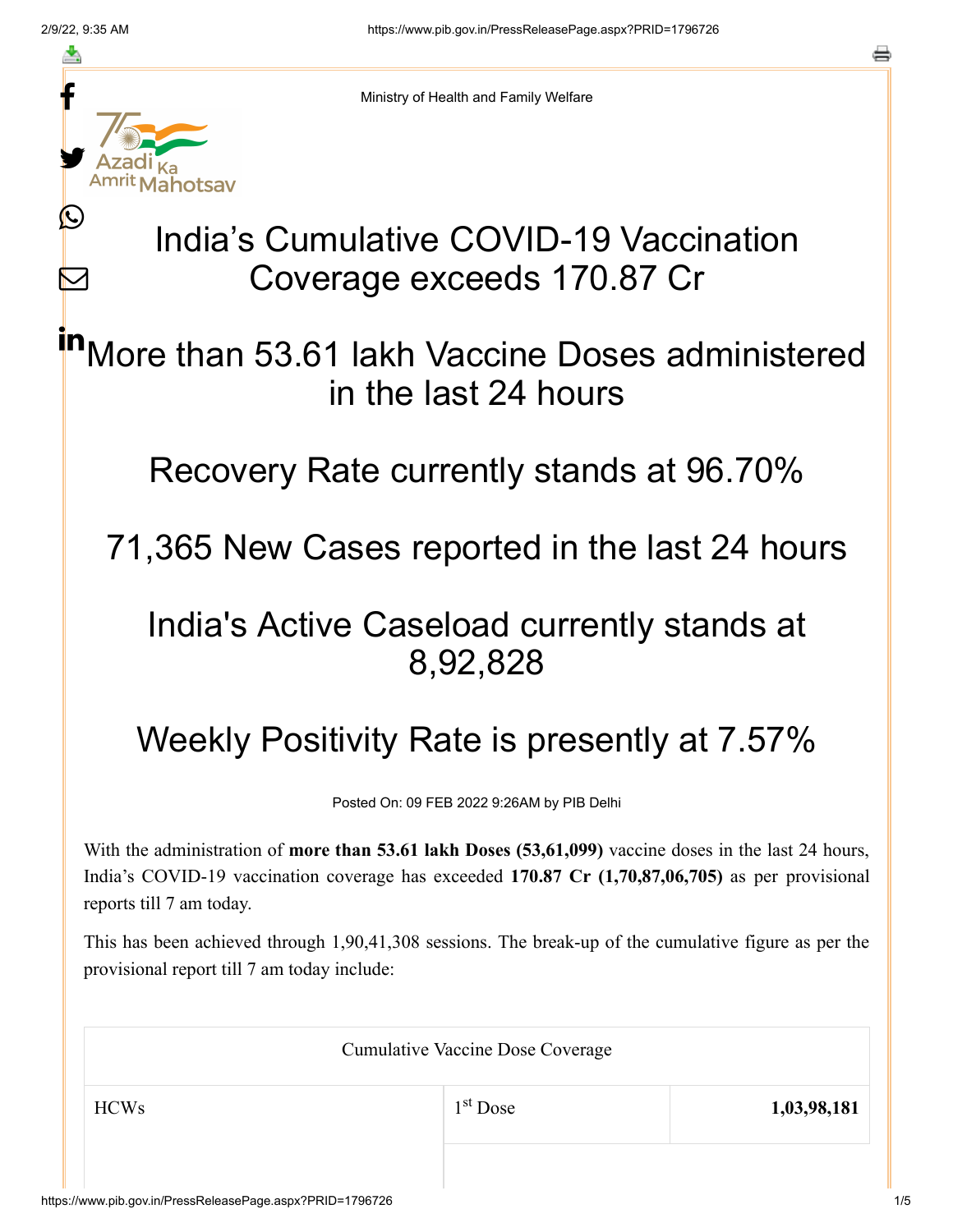| f                                | $2nd$ Dose             | 1,00,05,351    |
|----------------------------------|------------------------|----------------|
|                                  | <b>Precaution Dose</b> | 37,23,616      |
| <b>FLWs</b><br>$\mathbf{\Omega}$ | 1 <sup>st</sup> Dose   | 1,84,02,946    |
|                                  | $2nd$ Dose             | 1,75,95,829    |
|                                  | <b>Precaution Dose</b> | 49,60,626      |
| in<br>Age Group 15-18 years      | $1st$ Dose             | 5,04,94,313    |
|                                  | $2nd$ Dose             | 92,19,707      |
| Age Group 18-44 years            | $1st$ Dose             | 54,60,68,719   |
|                                  | $2nd$ Dose             | 41,97,38,863   |
| Age Group 45-59 years            | 1 <sup>st</sup> Dose   | 20,12,29,449   |
|                                  | $2nd$ Dose             | 17,48,33,878   |
| Over 60 years                    | 1 <sup>st</sup> Dose   | 12,55,71,357   |
|                                  | $2nd$ Dose             | 10,94,31,875   |
|                                  | <b>Precaution Dose</b> | 70,31,995      |
| <b>Precaution Dose</b>           |                        | 1,57,16,237    |
| Total                            |                        | 1,70,87,06,705 |

**1,72,211** patients have recovered in the last 24 hours and the cumulative tally of recovered patients (since the beginning of the pandemic) is now at **4,10,12,869.**

Consequently, India's recovery rate stands at **96.70%.**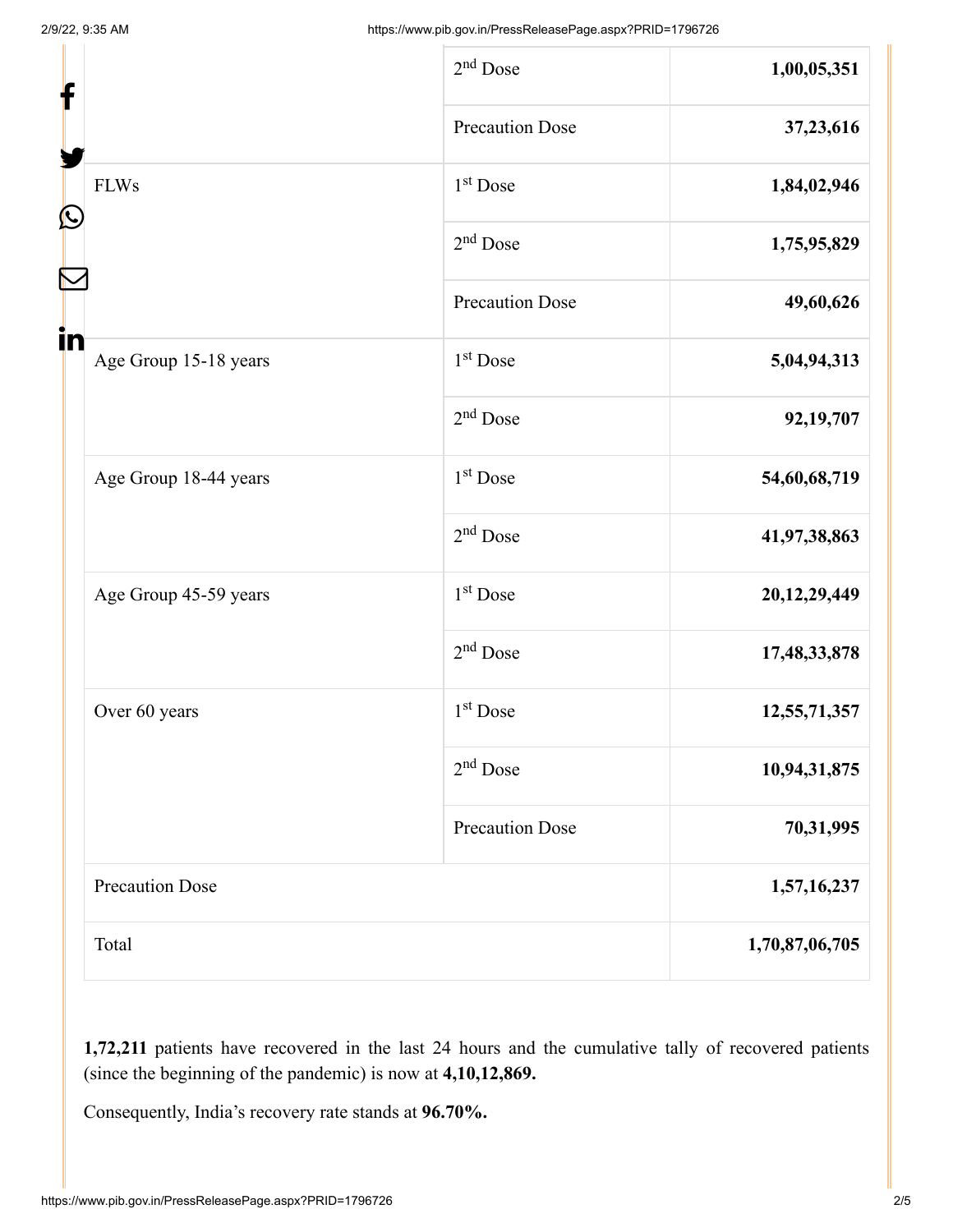2/9/22, 9:35 AM https://www.pib.gov.in/PressReleasePage.aspx?PRID=1796726



## **71,365 new cases** were reported in the last 24 hours.



India's Active Caseload is presently at **8,92,828.** Active cases constitute **2.11%** of the country's total Positive Cases**.**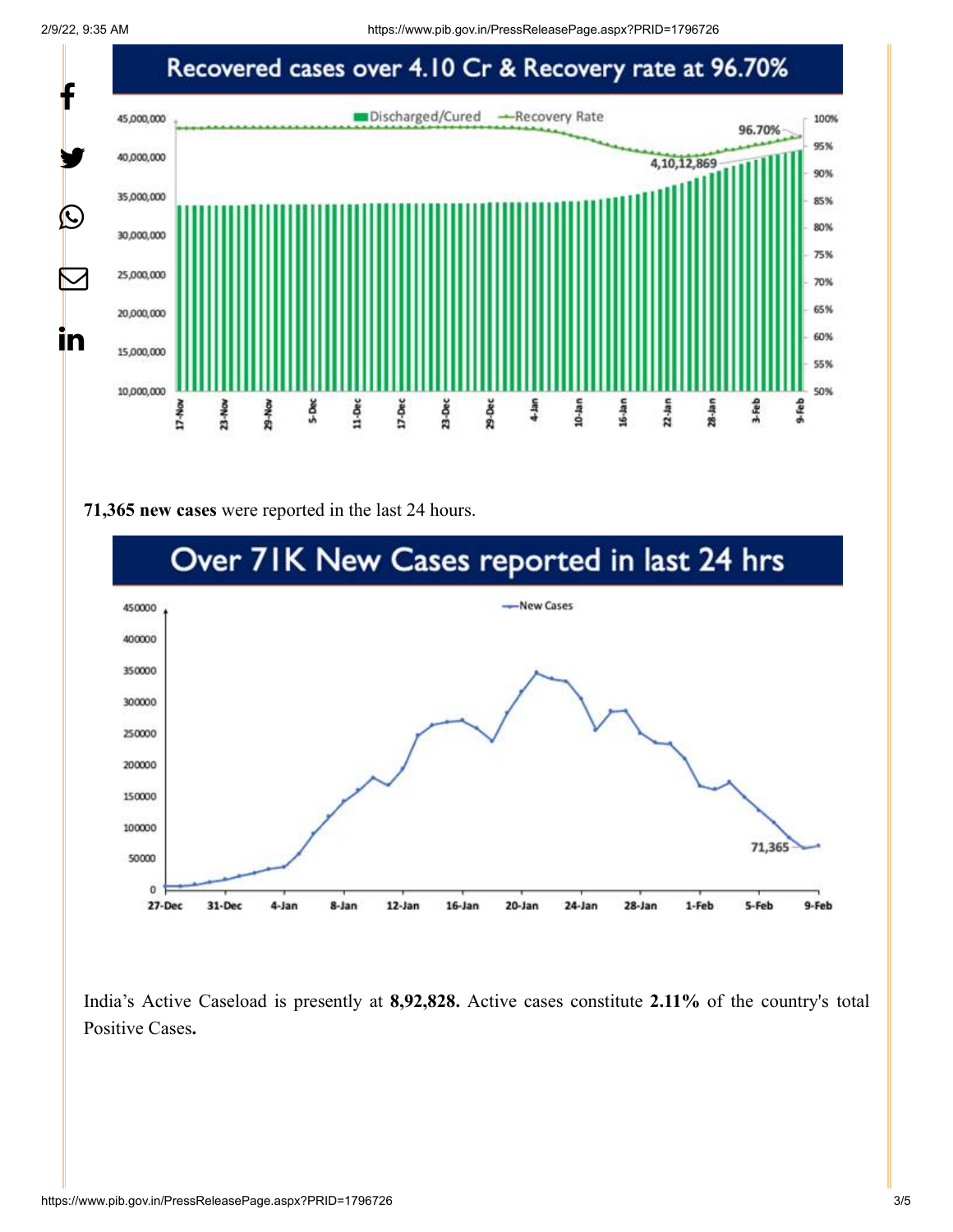

The testing capacity across the country continues to be expanded. The last 24 hours saw a total of **15,71,726** tests being conducted. India has so far conducted over **74.46 Cr (74,46,84,750**) cumulative tests.

While testing capacity has been enhanced across the country, **Weekly Positivity Rate** in the country currently **stands at 7.57%** and the **Daily Positivity rate is reported to be 4.54%.**